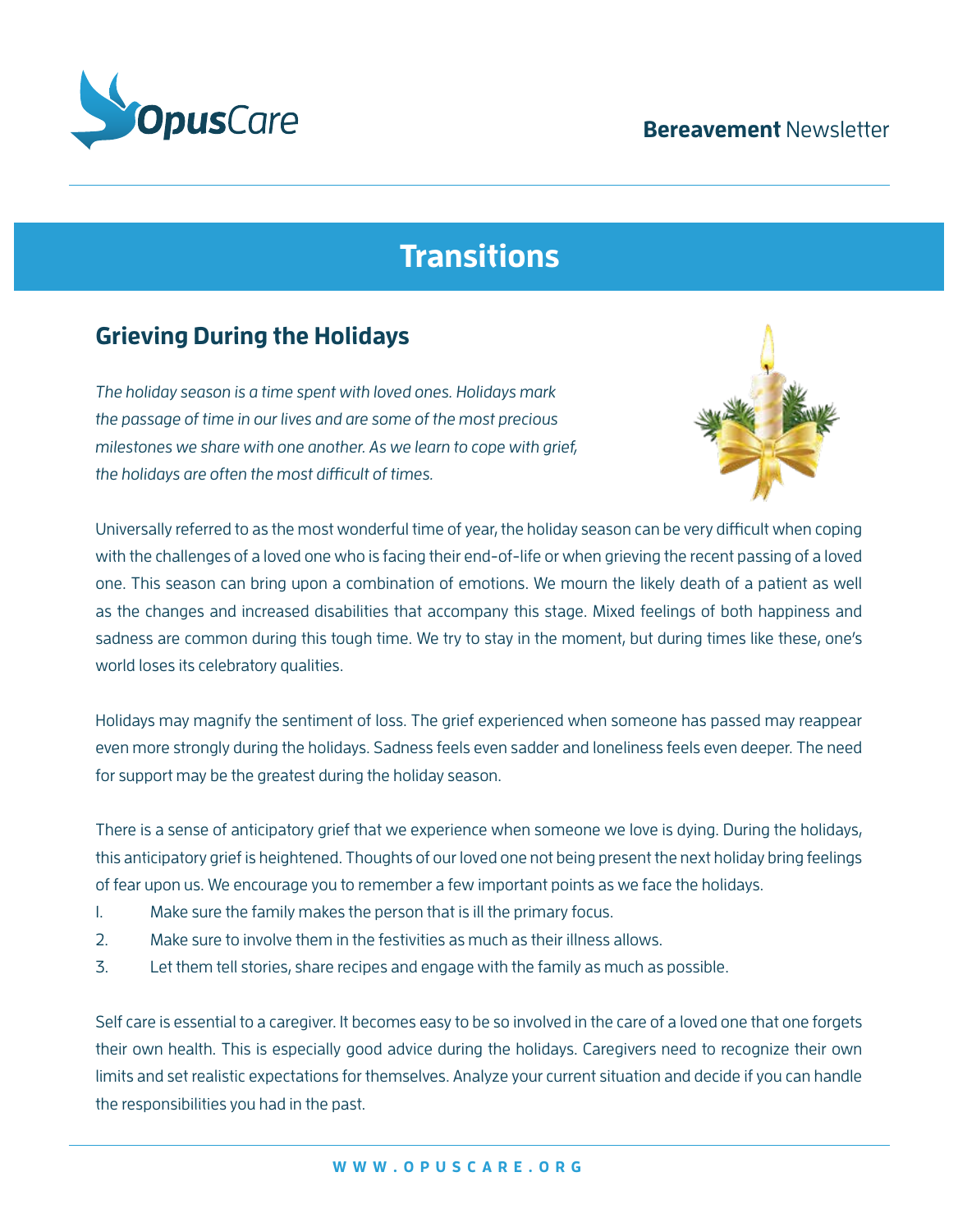#### **Bereavement** Newsletter



Finally, whether you are grieving the impending death or passing of a loved one, this is a time for evaluating what you really want to do that matters to both you and the person you love. If you are spending what could be your last holiday with your loved one be sure to share memories as nostalgia can sometimes be a source of comfort. For the bereaved, share memories with others of holidays spent with your loved one by telling stories and looking through old photos.

#### **Personal Testimony:**

"Last Thanksgiving was the last one we spent with my father. We were aware that this could be his last. Every Thanksgiving, we make it a point to take a family picture with my brother, sister and all my father's grandchildren. This year, although my dad was in a very frail state he sat with a smile and took the group photo. Being with his family and looking back at all our group photos and how much all the kids have grown is what brought the most joy to my father's life. After we took the group photo he asked to be taken home, he had exhausted his last bit of energy for the day but did it with a smile on his face.

After my father passed, I went to my parent's house and began to collect all the framed Thanksgiving group shots we had over the years. After we buried him my family and friends got together at my house to celebrate that life he lived. I had displayed picture frames all over my house and it brought a sense of peace to family and I knowing that we had completed one of his greatest wishes – to keep our family together and united during the holidays. Looking back, I am able to relive these moments through these photos and remember all the Thanksgivings and Christmases spent with my father. I will continue to take these photos every holiday, because one day this will be something that my children and my children's children can look back at and cherish forever."

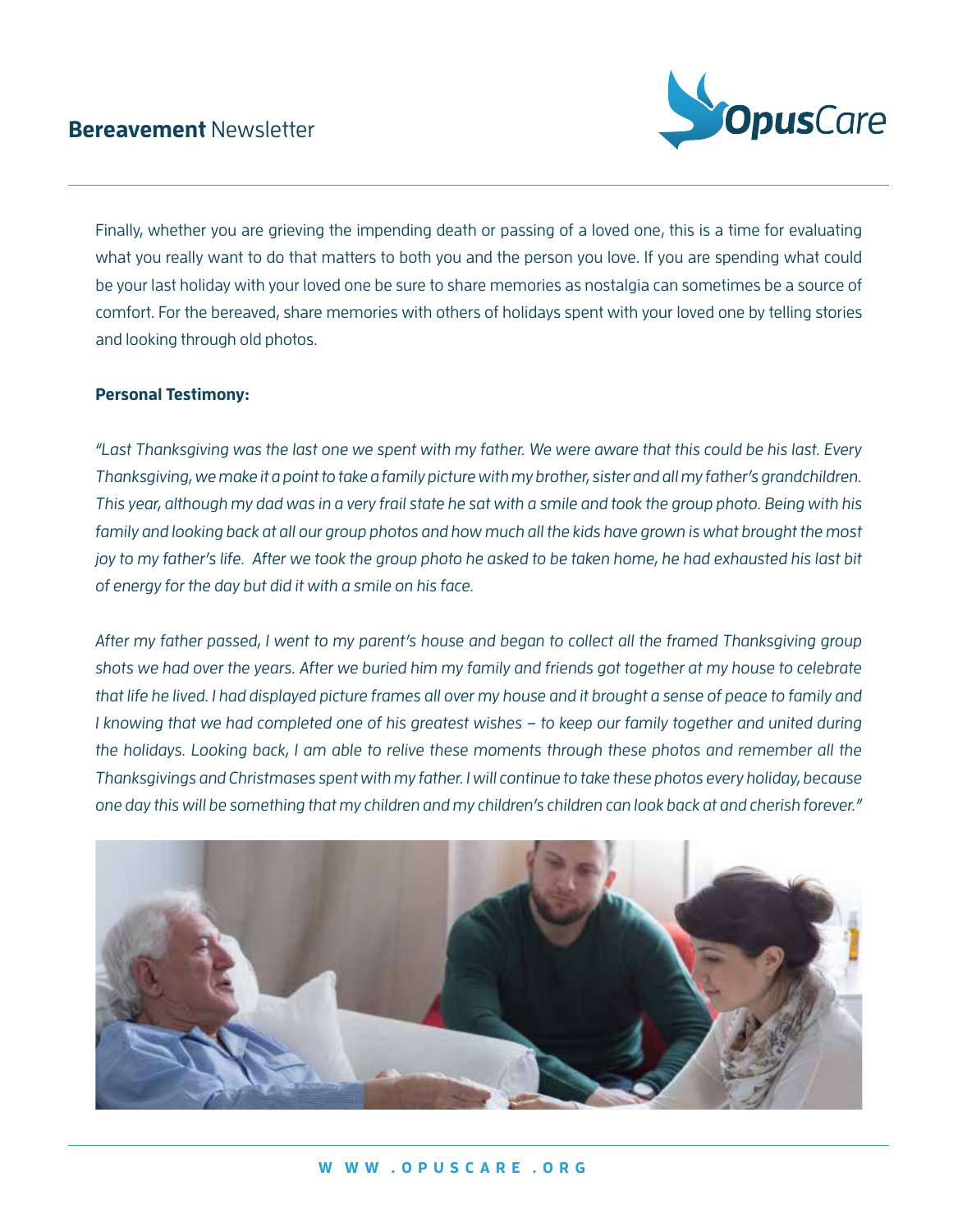#### **Bereavement** Newsletter



# **Surviving the Holidays After a Loss**



**Practice self love:** The best thing you can do during the holidays is to be kind to yourself. Honoring yourself, your needs and your feelings may be all you can manage right now. Don't fall prey to the belief that you have to feel a certain way or do certain things in order for your holiday to be "normal." Get the rest and nourishment you need, and don't take on any more than you can handle.

Ask for and accept help: The holiday season is no time to create an illusion of strength and independence when you are coping with the grief from a death. You will need the help and support of others to her through, do not feel ashamed to reach out and ask for support. Speak up! Others don't know what to say or do unless you tell them what would help you most. People generally receive joy from helping those they are care about. If you want to talk about what you're going through, or you just need a shoulder to cry on, then let your loved ones know.

**Find support:** Finding those people you can talk to and share your feelings with is key. Friends and relatives can be a great support during times of grief. Most of us cope best with tough times with someone to walk with us in our pain.

**Help those in need:** Helping another person in need helps take the focus off your personal grief. Most people like to help others in large or small ways during the holiday season. Finding a way to help another family member or friend, volunteering at your favorite charity, giving a donation toward a cause that is close to your heart can prove cathartic and healing.

**Remain present:** It is natural to isolate yourself and feel alone in your grief but don't deprive your children, spouse or other loves ones of your presence. Being present with your loved ones and participating in holiday traditions with them can nourish you and help you begin to help.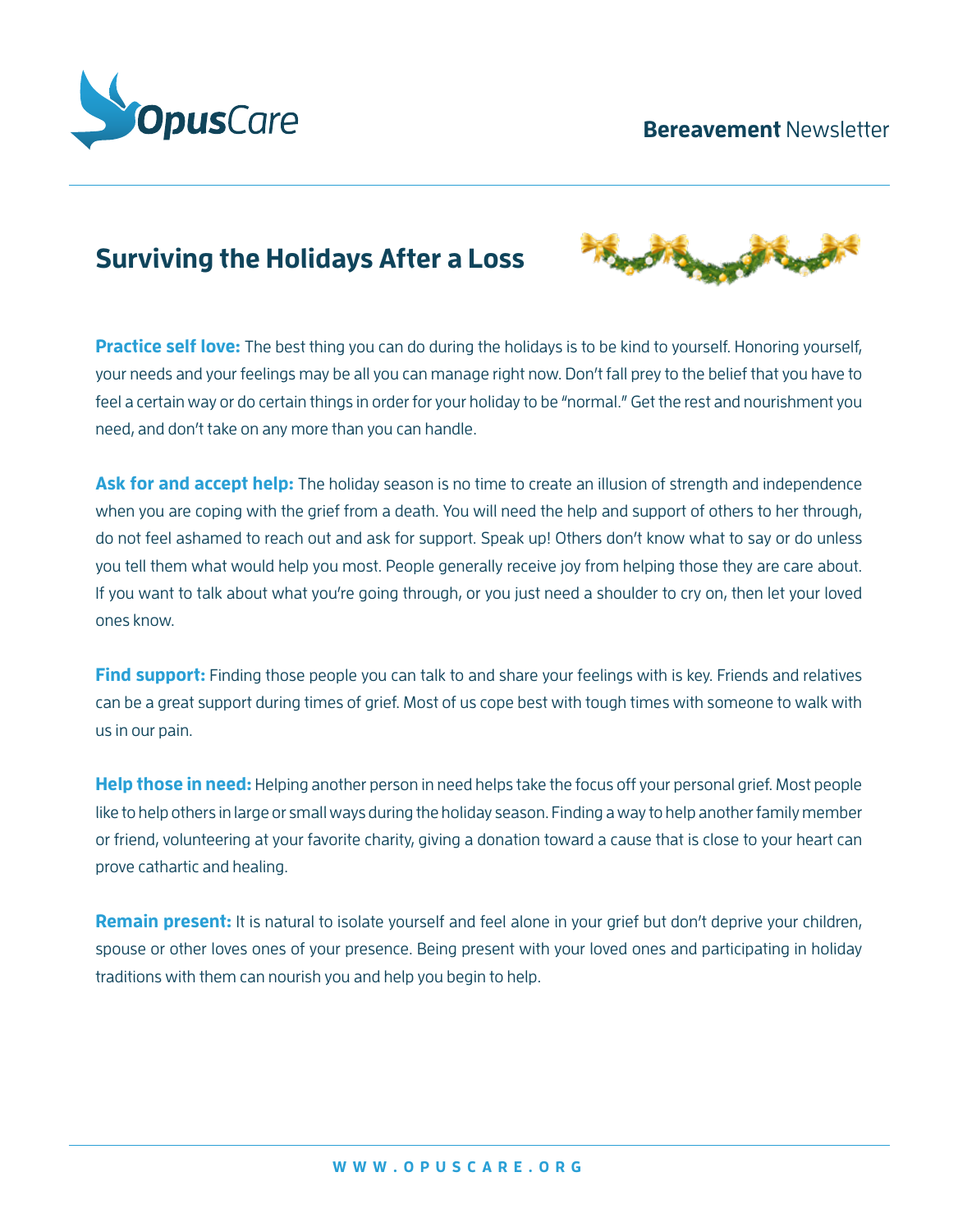

# **Create New Traditions**

If celebrating seems too difficult, you can choose to minimize the holidays. Have a Plan A and B. Dinner with family and friends may not seem right, Plan B may be a movie you both liked or a photo album to look through or a special place you went together.

Create new traditions. Often, the more we try to recreate the past, the more it magnifies our pain. You have to decide what is right for you and do it. Remember there is no right or wrong way to cope with grief during the holidays. Changing traditions can be freeing and satisfying. You have to decide what is right for you and do it.

Remember you will get through it. It is very natural to feel you may never enjoy holidays again or feel guilty having fun. In time, most people are able to find meaning again through traditions and teach themselves to enjoy every day. Death teaches us that every day of life is precious. Whether you create new traditions or continue with your same family traditions to commemorate your love one, a new form of Holiday Spirit will grow inside you. The best gift we can give ourselves is to live wholeheartedly.

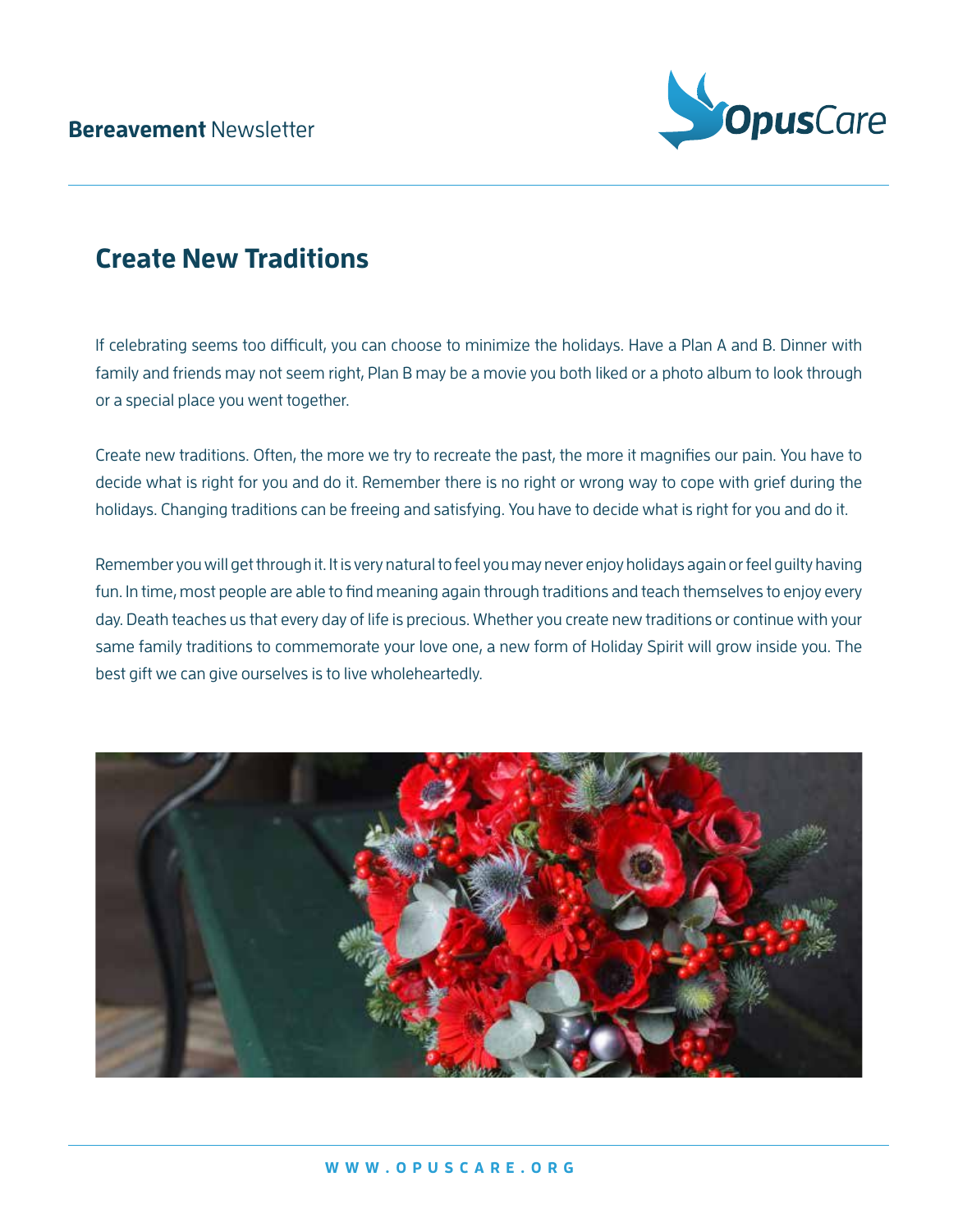### Boletín de **Luto**



# **Transiciones**

### **Estar de Duelo Durante las Fiestas**

La temporada de fiestas es una época que se comparte con los seres queridos. Las fiestas marcan el paso del tiempo en nuestras vidas. Forman parte de los acontecimientos que compartimos con los demás. A medida que aprendemos a sobrellevar el duelo, las fiestas con frecuencia son los momentos más difíciles.



Muchas veces conocidas como la época más maravillosa del año, las fiestas pueden ser uno de los momentos más difíciles para alguien que enfrenta la pérdida de un ser querido que se acerca al final de la vida o se encuentra de luto por el reciente fallecimiento de un ser amado. Para el familiar que haya cuidado del enfermo igual que para el resto de los familiares, esta temporada puede significar una mezcla de emociones. Lamentamos no solo la posible muerte, sino también los cambios y las discapacidades crecientes. Quizás sintamos emociones encontradas de alegrías y tristezas en esta temporada. Intentamos mantenernos en el presente, pero en tiempos como este, nuestro mundo pierde su carácter festivo.

Las fiestas solo aumentan la pérdida. La pena profunda que sentimos después del fallecimiento empieza a afectarnos aún más ahora durante la época de fiestas. La tristeza se siente más y la soledad es más profunda. La necesidad de apoyo puede ser mayor durante las fiestas. Los recuerdos de la última vez que pasamos alegres el día de Acción de Gracias, Janucá o Navidad pueden atormentarnos al recordar tiempos más felices.

Existe una especie de luto previo que sentimos cuando un ser querido se está muriendo. Durante las fiestas, este luto se acentúa. Pensar que nuestro ser querido no estará presente durante las próximas fiestas nos hace sentir temor. Para enfrentarse a las fiestas, recuerde unos puntos importantes. El primero es asegurarse de que la familia se enfoque en la persona enferma. Asegúrense de incluirla en las festividades tanto como lo permita la enfermedad. Déjenla contar historias, compartir recetas y relacionarse con la familia tanto como sea posible.

El autocuidado es esencial para quien presta cuidados. Es fácil concentrarse mucho en cuidar del ser querido y olvidarnos de nuestro propio cuidado y salud personal. Este es un buen consejo en particular durante la época festiva. Necesitamos reconocer nuestros propios límites y establecer expectativas realistas para nosotros mismos. Decida si puede manejar las responsabilidades que tuvo con anterioridad.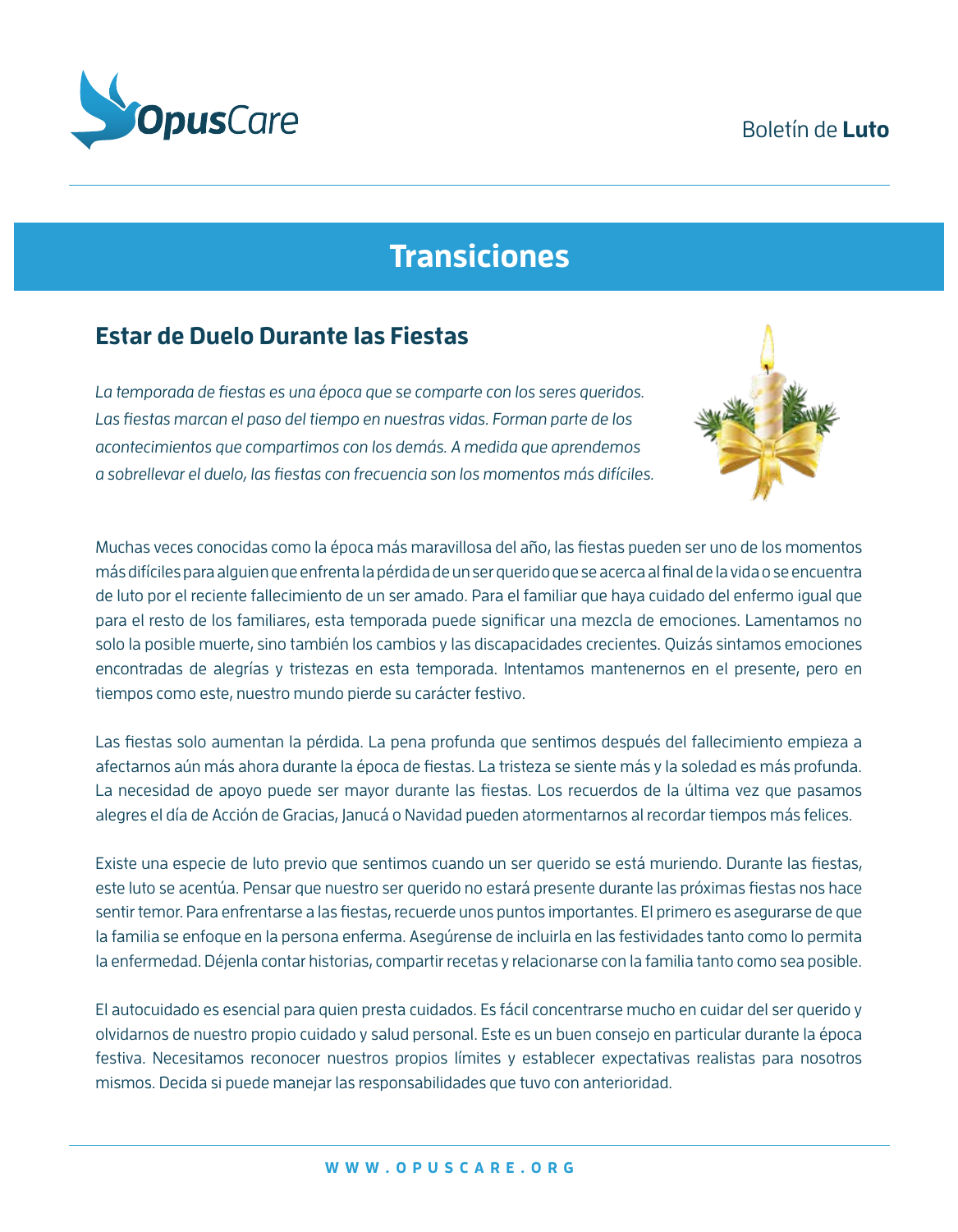#### Boletín de **Luto**



Por último, ya sea que esté de luto por haber perdido a un ser querido o por anticipar su muerte inminente, este es el momento de pensar qué desea hacer en realidad, algo que tenga significado para usted y para su ser amado. A veces compartir recuerdos puede ser un consuelo. Si está pasando lo que podría ser su última celebración con su ser querido, asegúrese de compartir recuerdos, quizás con una mezcla de lágrimas y humor. Si perdió a un ser querido, comparta con otras personas los recuerdos de las fiestas pasadas con su ser amado, por medio de relatos y álbumes de fotos.

#### **Testimonio Personal:**

"El pasado día de Acción de Gracias fue el último que compartimos con mi padre. Sabíamos que podía ser el último. Todos los días de Acción de Gracias, siempre tomábamos una foto familiar con mi hermano, mi hermana y todos los nietos de mi padre. Este año, aunque mi padre estaba muy delicado de salud, se sentó y sonrió para tomar la foto en grupo. Estar con su familia, volver a mirar todas nuestras fotos en grupo y admirar cuánto habían crecido los niños es lo que más alegraba a mi padre. Después de que tomamos la foto en grupo, pidió que lo lleváramos a la casa. Había gastado hasta su última gota de energía para ese día, pero lo hizo con una sonrisa.

Después de que falleció mi padre, fui a la casa de mis padres y recogí todas las fotos en grupo que nos habíamos tomado en los días de Acción de Gracias durante todos los años. Luego del entierro de mi padre, mi familia y amigos se reunieron en mi casa para festejar la vida que vivió. Yo había colocado los marcos de fotos por toda la casa, y a mi familia y a mí nos provocó una sensación de paz interior saber que habíamos cumplido uno de sus mayores deseos: mantener junta y unida a nuestra familia durante las fiestas. En retrospectiva, puedo revivir esos momentos a través de estas fotos y recordar todos los días de Acción de Gracias y Navidades que pasamos con mi padre. Seguiré tomando estas fotos durante cada fiesta, porque algún día esto será algo que pueden mirar y atesorar para siempre mis hijos y los hijos de mis hijos."

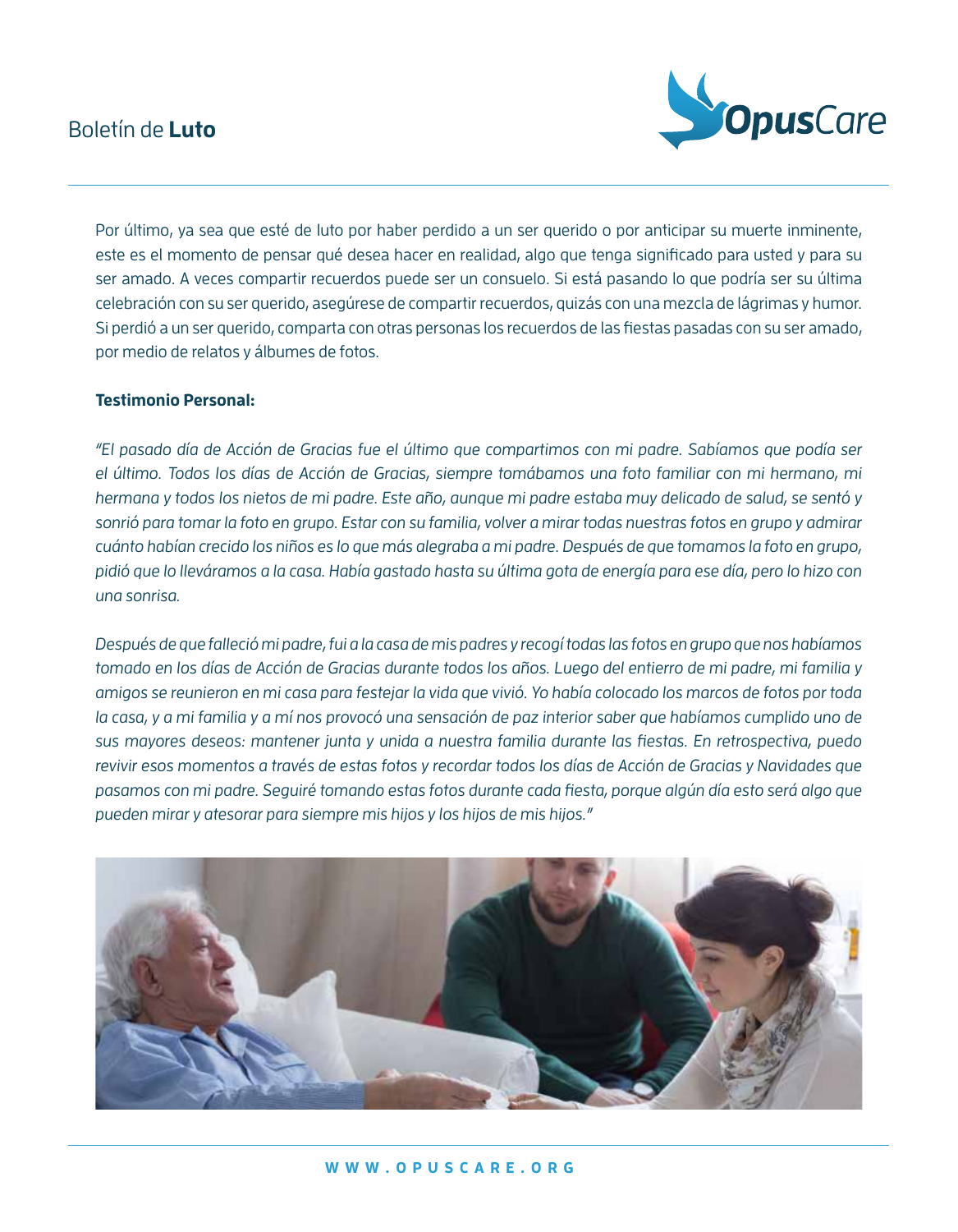#### Boletín de **Luto**



# **Cómo Sobrevivir las Fiestas Después de una Pérdida**



**Practique autoamor:** lo mejor que puede hacer durante las fiestas es tratarse con cariño. Honrarse a sí mismo, sus necesidades y sus sentimientos, quizás sea todo lo que puede lograr ahora mismo. No sea víctima de la creencia que usted debe sentirse de cierta manera o hacer ciertas cosas para que sus fiestas sean "normales". Descanse y aliméntese como necesita, y no se encargue de más de lo que pueda manejar.

**Pida y acepte ayuda:** la temporada de fiestas no es el momento para crear la ilusión de fortaleza e independencia cuando está intentando sobrellevar la pena profunda de una muerte. Necesitará la ayuda y el apoyo de otros para superar la pérdida. No se avergüence de buscar apoyo. Exprésese. Otros no sabrán qué decir ni qué hacer a menos que usted les diga lo que más lo ayudaría. Las personas por lo general se alegran de ayudar a sus seres amados. Si desea hablar sobre lo que está pasando, o solo si necesita alguien que sea un pañito de lágrimas, dígaselo a sus familiares.

**Find support:** Finding those people you can talk to and share your feelings with is key. Friends and relatives can be a great support during times of grief. Most of us cope best with tough times with someone to walk with us in our pain.

**Busque apoyo:** es esencial encontrar personas con quienes pueda hablar y compartir sus sentimientos. Los amigos y familiares pueden ser un gran apoyo durante los momentos de duelo. La mayoría de nosotros sobrellevamos mejor los momentos difíciles con alguien que nos acompañe en nuestro dolor.

**Ayuda a los necesitados:** apoyar a otra persona que necesite ayuda sirve para cambiar el enfoque de su duelo personal. A la mayoría de las personas les gusta ayudar a otros con algo, ya sea grande o pequeño, durante la temporada de fiestas. Encontrar la manera de ayudar a otro familiar o amigo, ofrecerse como voluntario en una entidad benéfica favorita o dar una donación para una causa importante para usted, puede ser la catarsis para cicatrizar sus heridas.

**Mantenerse presente:** es natural aislarse y sentirse solo en su duelo, pero no prive a sus hijos, cónyuge u otros seres queridos de su presencia. Estar presente con sus seres amados y participar en las tradiciones festivas con ellos puede alentarlo y ayudarle a comenzar a mejorarse.